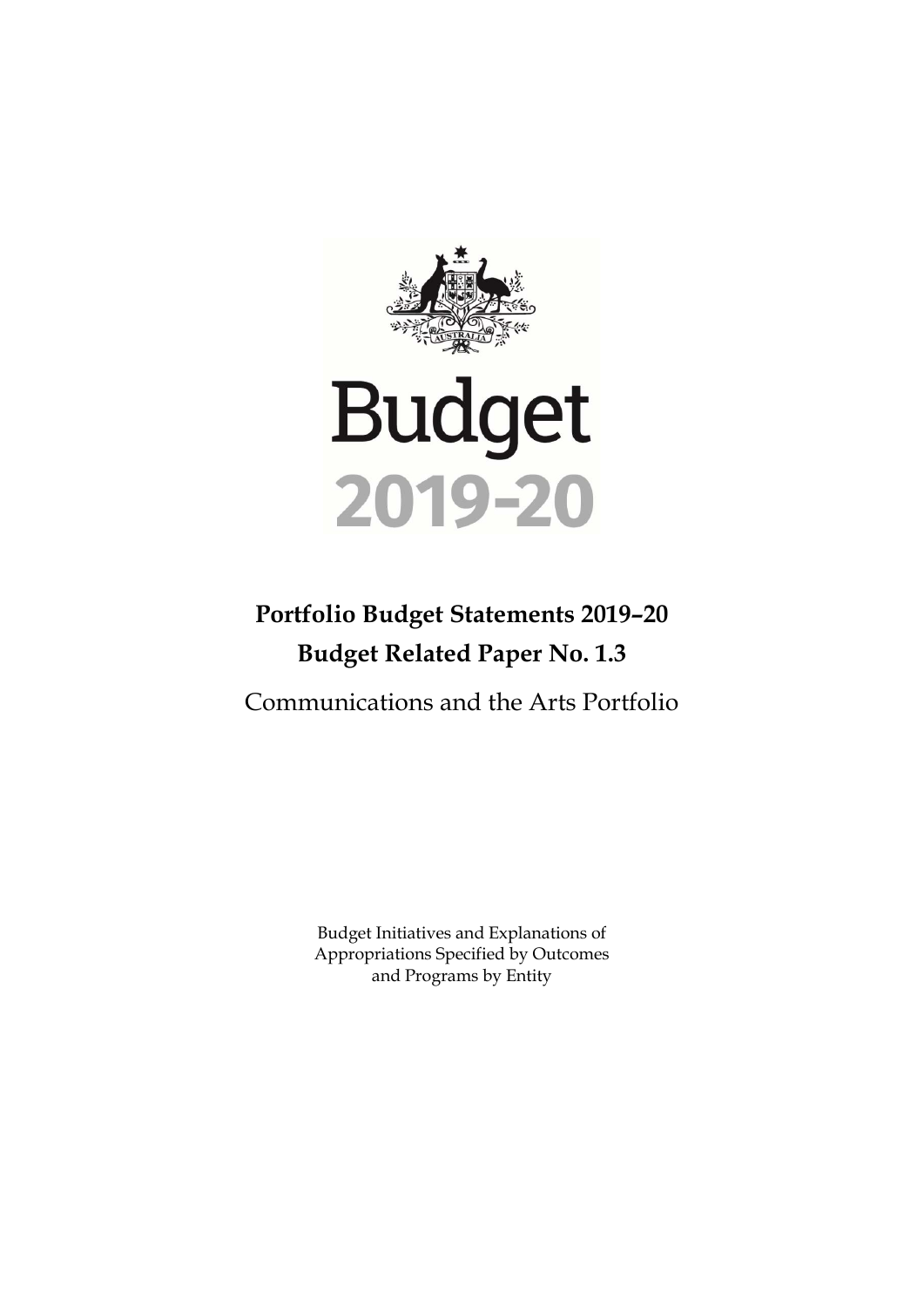© Commonwealth of Australia 2019

ISSN 2206-401X (Print) ISSN 2206-4028 (Online)

This publication is available for your use under a [Creative Commons BY Attribution](http://creativecommons.org/licenses/by/3.0/au/deed.en)  [3.0 Australia](http://creativecommons.org/licenses/by/3.0/au/deed.en) licence, with the exception of the Commonwealth Coat of Arms, the Department of Communications and the Arts (the Department) logo, photographs, images, signatures and where otherwise stated. The full licence terms are available from [http://creativecommons.org/licenses/by/3.0/au/legalcode.](http://creativecommons.org/licenses/by/3.0/au/legalcode)



Use of the Department material under a [Creative Commons BY Attribution 3.0](http://creativecommons.org/licenses/by/3.0/au/deed.en)  [Australia](http://creativecommons.org/licenses/by/3.0/au/deed.en) licence requires you to attribute the work (but not in any way that suggests that the Department endorses you or your use of the work).

*The Department of Communications and the Arts material used 'as supplied'.* 

Provided you have not modified or transformed the Department's material in any way including, for example, by changing the Department's text; calculating percentage changes; graphing or charting data; or deriving new statistics from published the Department's statistics — then the Department prefers the following attribution:

*Source: The Australian Government Department of Communications and the Arts.*

#### **Derivative material**

If you have modified or transformed the Department's material, or derived new material from those of the Department's in any way, then the Department prefers the following attribution:

*Based on the Australian Government Department of Communications and the Arts data.*

#### **Use of the Coat of Arms**

The terms under which the Coat of Arms can be used are set out on the Department of the Prime Minister and Cabinet website (see [www.pmc.gov.au/government/common](http://www.pmc.gov.au/government/common%20wealth-coat-arms)  [wealth-coat-arms\)](http://www.pmc.gov.au/government/common%20wealth-coat-arms).

#### **Other uses**

Enquiries regarding this licence and any other use of this document are welcome at:

Chief Financial Officer, Financial Services Branch, Department of Communications and the Arts Telephone: 02 6271 1058 (international +61 2 6271 1058) Email[: finance@communications.gov.au.](mailto:finance@communications.gov.au)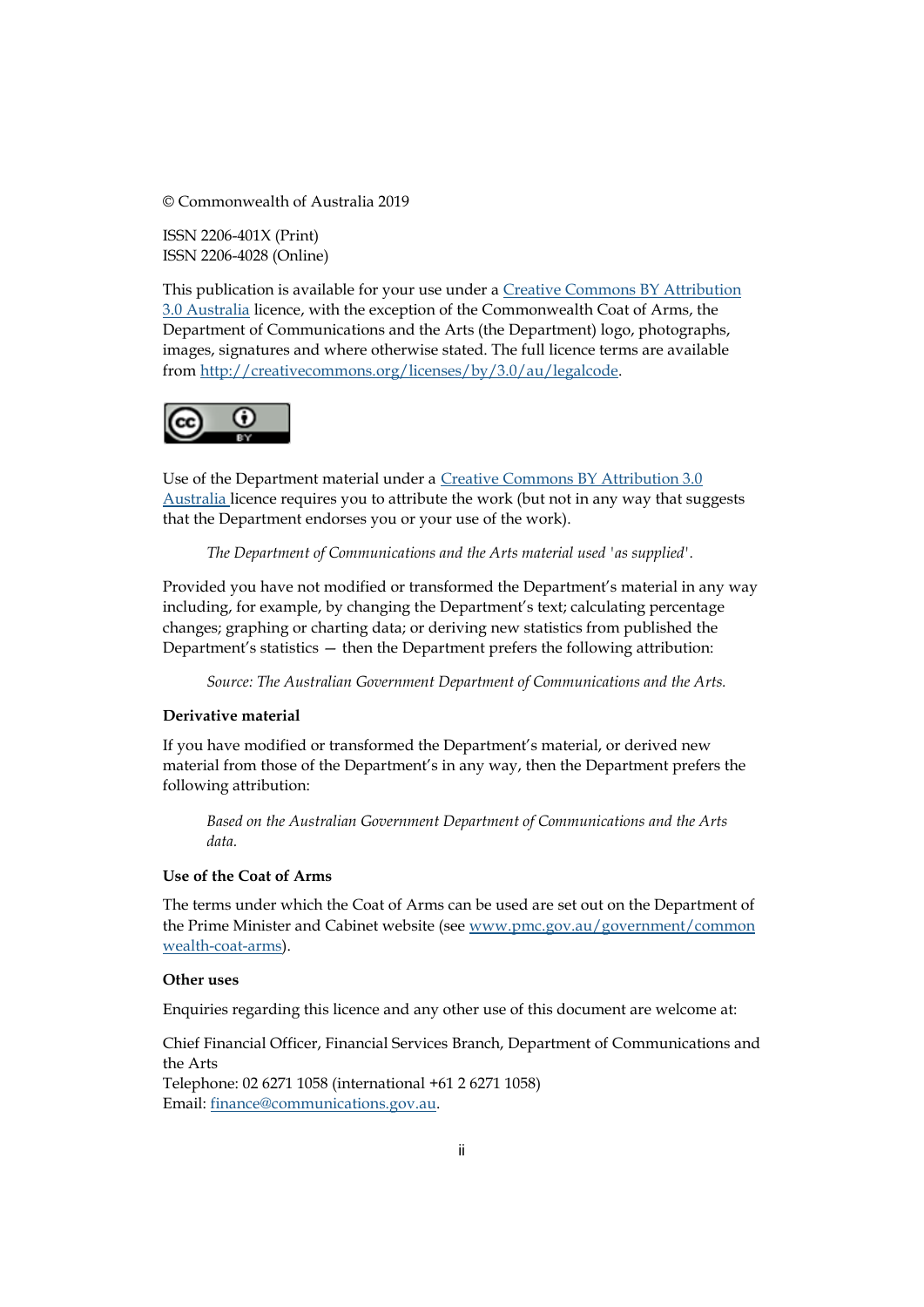# **ENTITY RESOURCES AND PLANNED PERFORMANCE**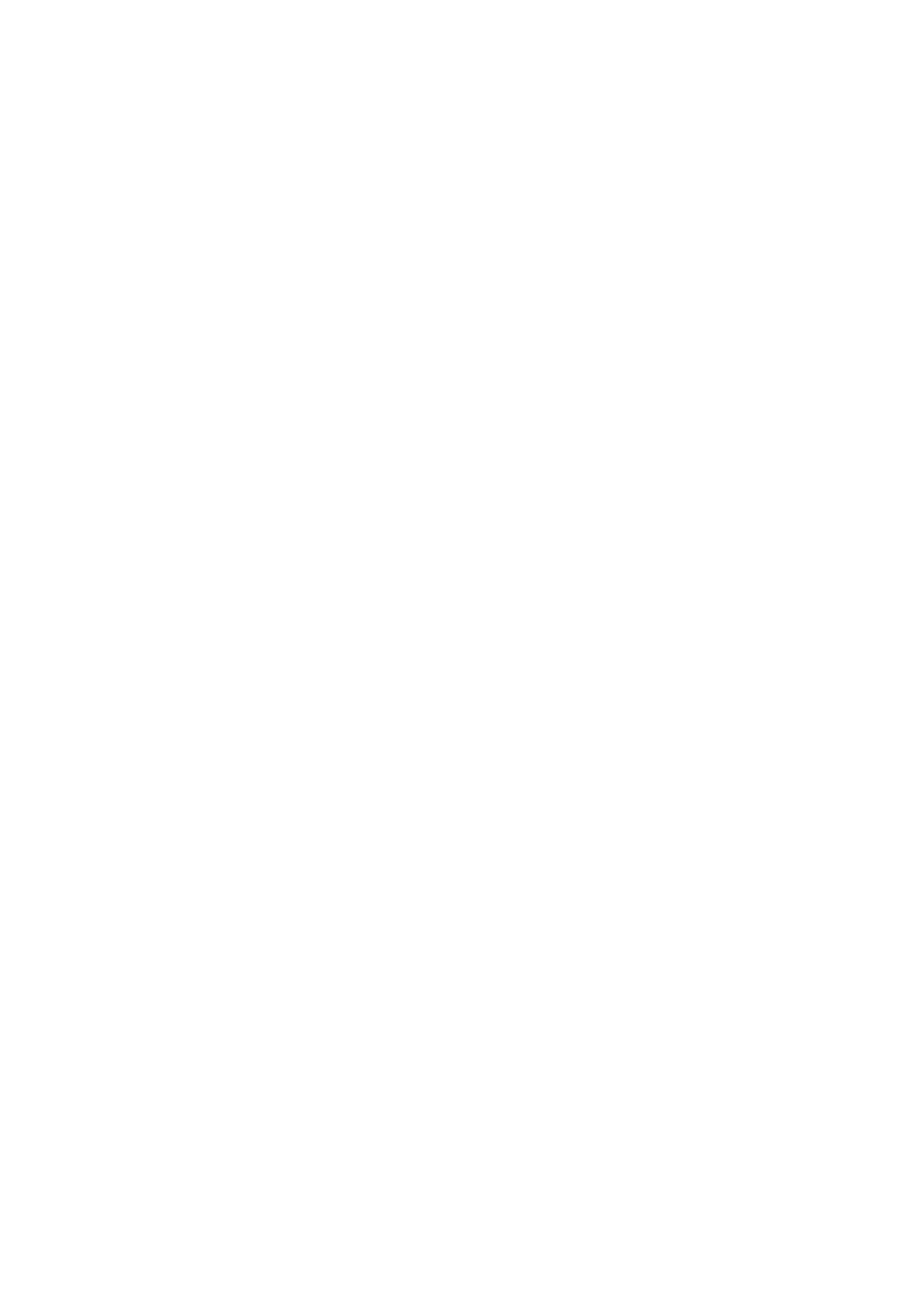# **AUSTRALIAN FILM, TELEVISION AND RADIO SCHOOL**

# **ENTITY RESOURCES AND PLANNED PERFORMANCE**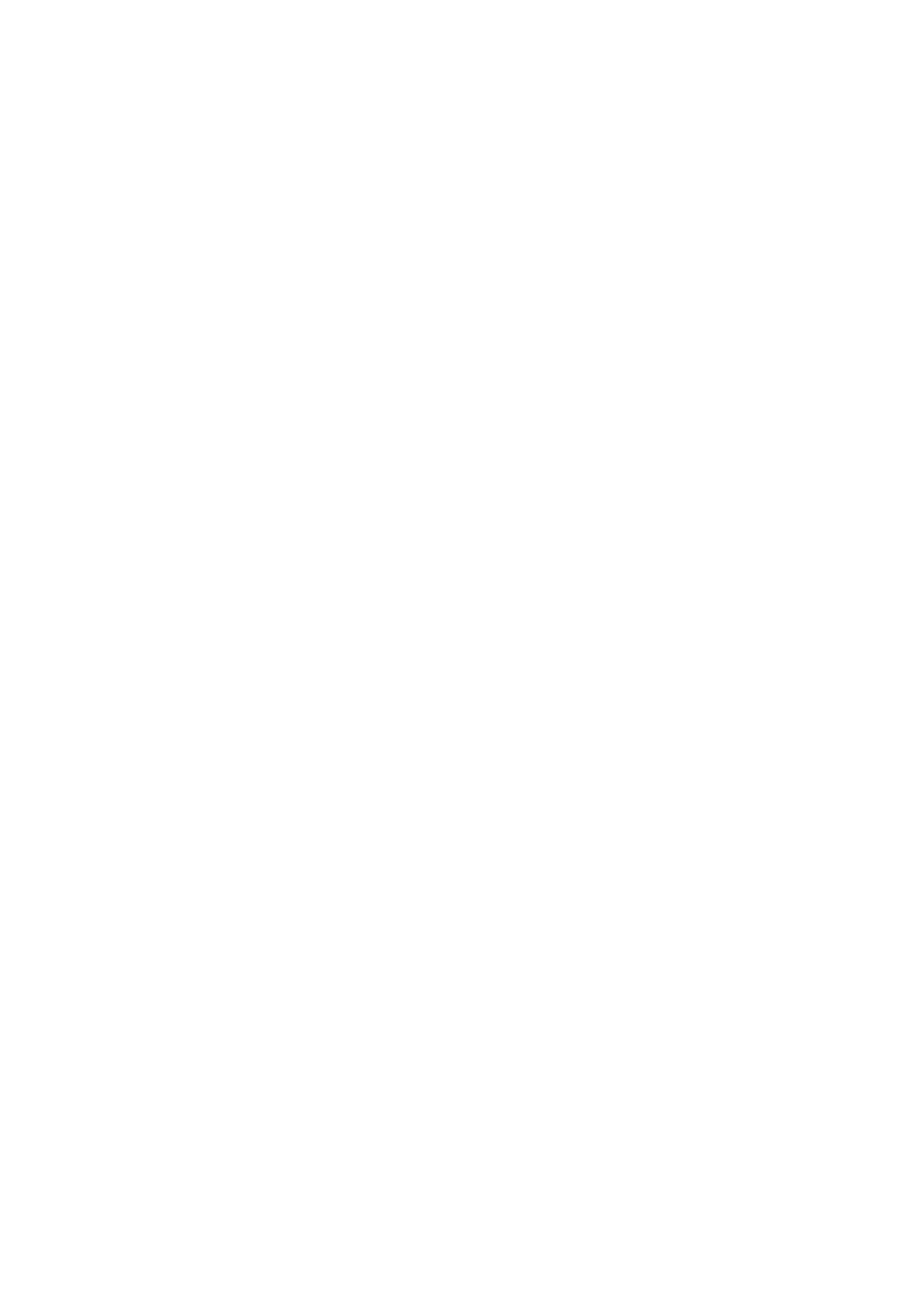# **AUSTRALIAN FILM, TELEVISION AND RADIO SCHOOL**

| 1.1 |  |
|-----|--|
| 1.2 |  |
| 1.3 |  |
|     |  |
| 2.1 |  |
|     |  |
| 3.1 |  |
| 3.2 |  |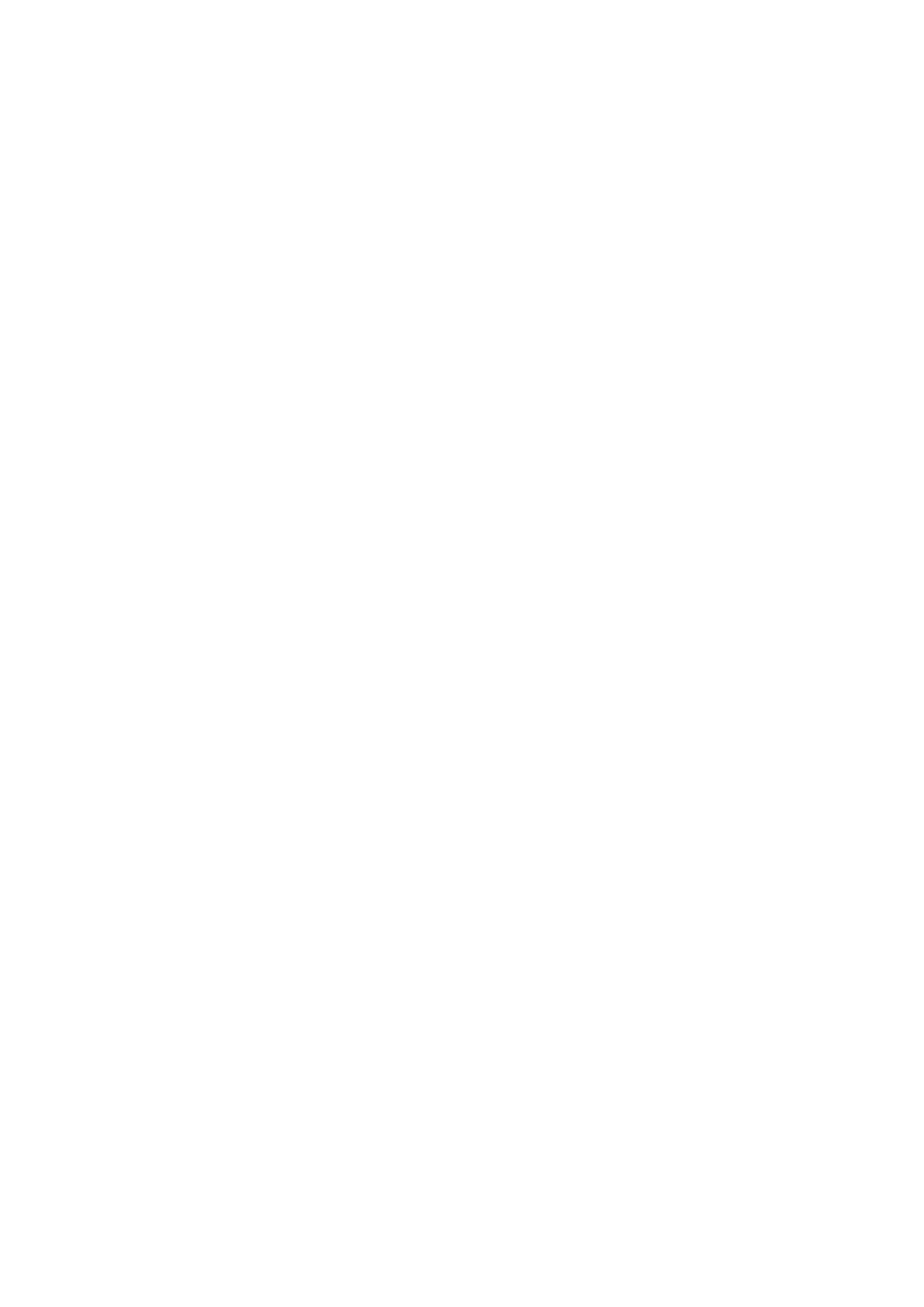# <span id="page-8-0"></span>**AUSTRALIAN FILM, TELEVISION AND RADIO SCHOOL**

# <span id="page-8-1"></span>**SECTION 1: ENTITY OVERVIEW AND RESOURCES**

### <span id="page-8-2"></span>**1.1 STRATEGIC DIRECTION STATEMENT**

The Australian Film, Television and Radio School (AFTRS) is the national institution for education, training and research for the screen and broadcast industries. AFTRS helps to build a strong local industry, empowering storytelling talent to create great Australian content and engage local and international audiences.

AFTRS offers world-class, industry-relevant screen and broadcast education and skills training with a focus on creativity and cultural entrepreneurship. AFTRS also deepens and broadens skills in practitioners through industry training and thought leadership—drawing on partnerships and input from the screen and broadcast sectors and beyond. AFTRS explores new frontiers of storytelling and technology via research projects and hosts events that help creative practitioners grapple with challenges, new practices and ideas.

AFTRS partners across Australia to find great storytellers, whatever their background, and equip them with the skills they need to become the leaders of screen and broadcast industries internationally.

AFTRS recognises that in the context of major disruptions to the screen and broadcast sectors, the skills of creative problem solving, collaboration, communication, 'bigpicture' innovation and entrepreneurialism will be key to the ongoing success of our professional workforce.

AFTRS' purpose is to find and empower Australian talent to shape and share their stories with the world by delivering future-focused, industry-relevant education, research and training. AFTRS' vision is to be the reference point for innovation in screen, sound and story-making globally.

AFTRS' strategic pillars are to find, develop and support Australian storytelling talent with the following areas of strategic focus:

- **Outreach:** Empower all Australians to tell their stories, wherever they come from and whoever they are
- **Talent Development:** Educate and train new talent to ensure innovative, relevant Australian content creators are supported on their journey into the screen and broadcast industry
- **Industry Training:** Ensure current Australian screen and broadcast practitioners have the highest levels of skills required to compete in the international marketplace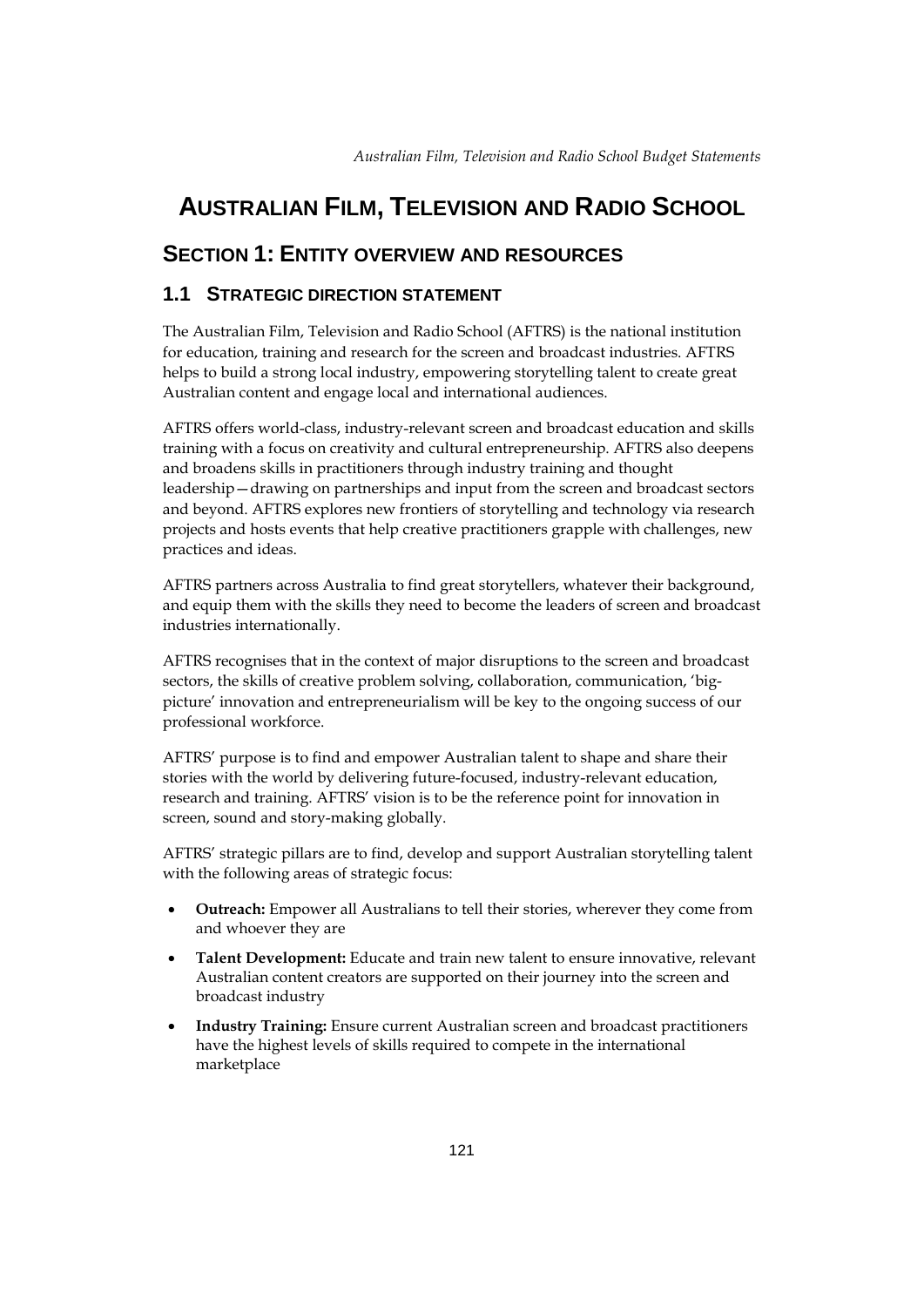- **Research and Development:** Drive innovation in the screen and broadcast industry and practice-based education through research to ensure relevance and growth
- **Inclusion:** Ensure AFTRS reflects Australian society by supporting diversity across its activities
- **Operations:** Ensure an efficient and effective financially sustainable organisation
- **Communications:** Position AFTRS as a leading international cultural centre of excellence and innovation in education for the screen and broadcast industries.

These strategies ensure that AFTRS will achieve its Outcome and program in 2019–20 and over the forward estimates.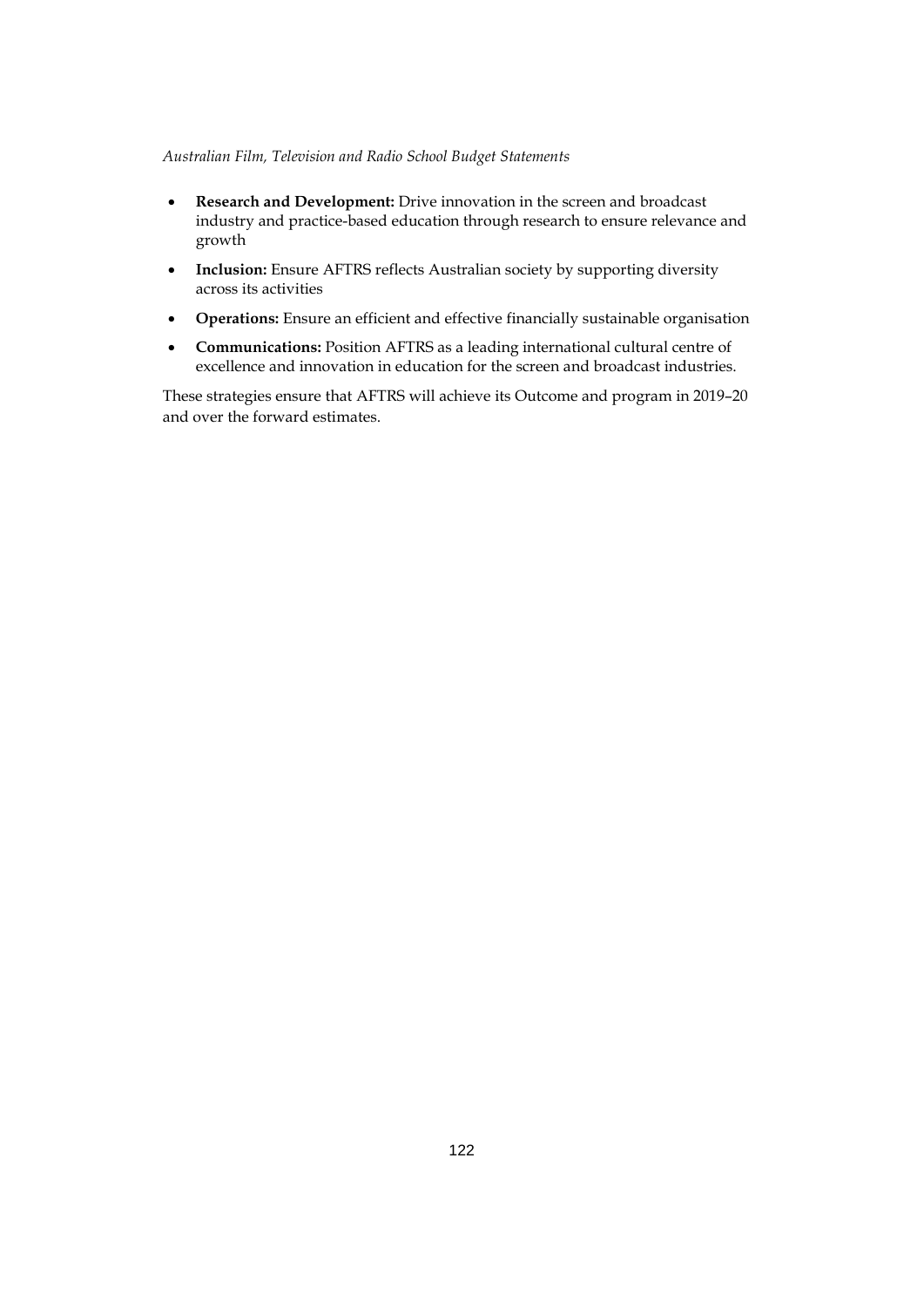## <span id="page-10-0"></span>**1.2 ENTITY RESOURCE STATEMENT**

Table 1.1 shows the total funding from all sources available to the entity for its operations and to deliver programs and services on behalf of the Government.

The table summarises how resources will be applied by outcome (government strategic policy objectives) and by departmental (for the entity's operations) classification.

Information in this table is presented on a resourcing (that is, appropriations/cash available) basis, whilst the 'Budgeted expenses by Outcome 1' table in Section 2 and the financial statements in Section 3 are presented on an accrual basis.

#### **Table 1.1: AFTRS resource statement — Budget estimates for 2019–20 as at Budget April 2019**

|                                                      | 2018-19   | 2019-20  |
|------------------------------------------------------|-----------|----------|
|                                                      | Estimated | Estimate |
|                                                      | actual    |          |
|                                                      | \$'000    | \$'000   |
| Opening balance/cash reserves at 1 July              | 6,435     | 5,776    |
| <b>Funds from Government</b>                         |           |          |
| Annual appropriations - ordinary annual services (a) |           |          |
| Outcome 1                                            | 22,584    | 22,605   |
| Total annual appropriations                          | 22.584    | 22,605   |
| <b>Total funds from Government</b>                   | 22,584    | 22,605   |
| <b>Funds from other sources</b>                      |           |          |
| Sale of goods and services                           | 7,627     | 8,327    |
| Interest                                             | 388       | 388      |
| Other                                                | 1,214     | 1,200    |
| Total funds from other sources                       | 9,229     | 9,915    |
| <b>Total net resourcing for AFTRS</b>                | 38,248    | 38,296   |
|                                                      |           |          |

|                                 | $2018 -$ | $2019-$ |
|---------------------------------|----------|---------|
| Average staffing level (number) | 45       | 145     |
|                                 |          |         |

(a) Appropriation Bill (No.1) 2019–20.

AFTRS is not directly appropriated as it is a Corporate Commonwealth Entity. Appropriations are made to the Department of Communications and the Arts (a Non-Corporate Commonwealth Entity), which are then paid to AFTRS and are considered "departmental" for all purposes.

Please note: All figures shown above are GST exclusive—these may not match figures in the cash flow statement.

Prepared on a resourcing (that is, appropriations available) basis.

#### <span id="page-10-1"></span>**1.3 BUDGET MEASURES**

There are no new measures relating to AFTRS for the 2019–20 Budget.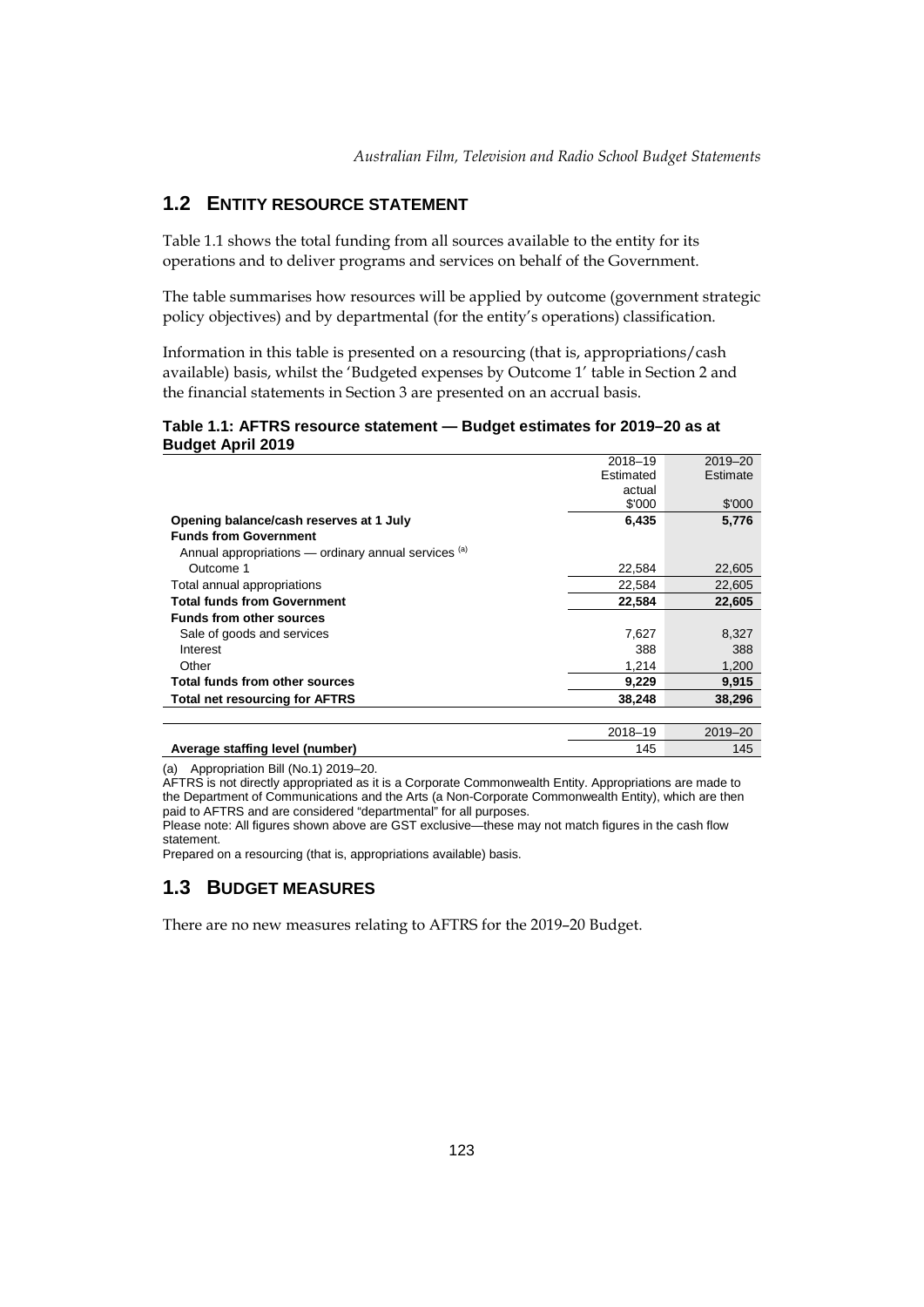# <span id="page-11-0"></span>**SECTION 2: OUTCOMES AND PLANNED PERFORMANCE**

Government outcomes are the intended results, impacts or consequences of actions by the Government on the Australian community. Commonwealth programs are the primary vehicle by which government entities achieve the intended results of their outcome statements. Entities are required to identify the programs which contribute to government outcomes over the Budget and forward years.

Each outcome is described below together with its related programs. The following provides detailed information on expenses for each outcome and program, further broken down by funding source.

#### **Note:**

Performance reporting requirements in the Portfolio Budget Statements are part of the enhanced Commonwealth performance framework established by the Public Governance, Performance and Accountability Act 2013. It is anticipated that the performance criteria described in Portfolio Budget Statements will be read with broader information provided in an entity's corporate plans and annual performance statements — included in Annual Reports — to provide an entity's complete performance story.

The most recent corporate plan for AFTRS can be found at: [www.aftrs.edu.au/wp-content/uploads/2018/08/AFTRS06\\_CorporatePlan\\_Internal](http://www.aftrs.edu.au/wpcontent/uploads/2018/08/AFTRS06_CorporatePlan_Internal_s12_LR.pdf) s12 LR.pdf.

The most recent annual performance statement can be found at: [www.aftrs.edu.au/wp-content/uploads/2018/10/Annual-Report-2017-2018.pdf.](http://www.aftrs.edu.au/wp-content/uploads/2018/10/Annual-Report-2017-2018.pdf)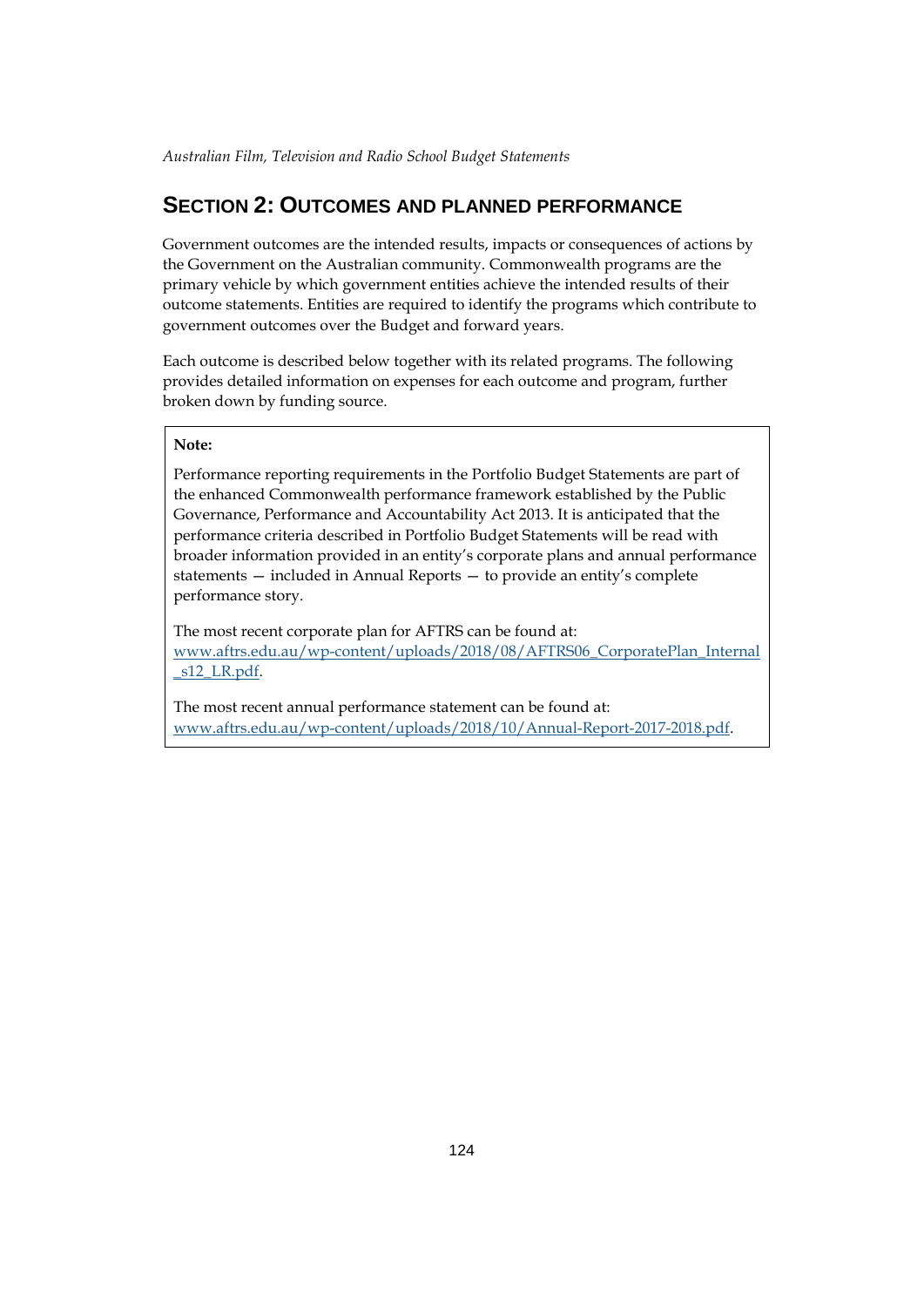# <span id="page-12-0"></span>**2.1 BUDGETED EXPENSES AND PERFORMANCE FOR OUTCOME 1**

**Outcome 1: Support the development of a professional screen arts and broadcast culture in Australia including through the provision of specialist industry-focused education, training, and research**

#### **Budgeted expenses for Outcome 1**

This table shows how much the AFTRS intends to spend (on an accrual basis) on achieving the outcome, broken down by program, as well as by Departmental funding sources.

|                                                         | 2018-19   | 2019-20       | 2020-21  | $2021 - 22$ | $2022 - 23$ |
|---------------------------------------------------------|-----------|---------------|----------|-------------|-------------|
|                                                         | Estimated | <b>Budget</b> | Forward  | Forward     | Forward     |
|                                                         | actual    |               | estimate | estimate    | estimate    |
|                                                         | \$'000    | \$'000        | \$'000   | \$'000      | \$'000      |
| Program 1.1: Australia Film Television and Radio School |           |               |          |             |             |
| Revenue from Government                                 |           |               |          |             |             |
| Ordinary annual services                                |           |               |          |             |             |
| (Appropriation Bill No. 1)                              | 22,584    | 22,605        | 22,803   | 23,005      | 23,184      |
| Revenues from other independent                         |           |               |          |             |             |
| sources                                                 | 8,336     | 8,594         | 9,328    | 9,670       | 9,973       |
| Total expenses for program 1.1                          | 30,920    | 31,199        | 32,131   | 32,675      | 33,157      |
| Outcome 1 Totals by resource type                       |           |               |          |             |             |
| Revenue from Government                                 |           |               |          |             |             |
| Ordinary annual services                                |           |               |          |             |             |
| (Appropriation Bill No. 1)                              | 22,584    | 22,605        | 22,803   | 23,005      | 23,184      |
| Revenues from other independent                         |           |               |          |             |             |
| sources                                                 | 8,336     | 8,594         | 9,328    | 9,670       | 9,973       |
| <b>Total expenses for Outcome 1</b>                     | 30,920    | 31,199        | 32,131   | 32,675      | 33,157      |
|                                                         |           |               |          |             |             |
|                                                         |           |               |          |             |             |

|                                 | 2018-19 | 2019–20 |
|---------------------------------|---------|---------|
| Average staffing level (number) | 145     | 145     |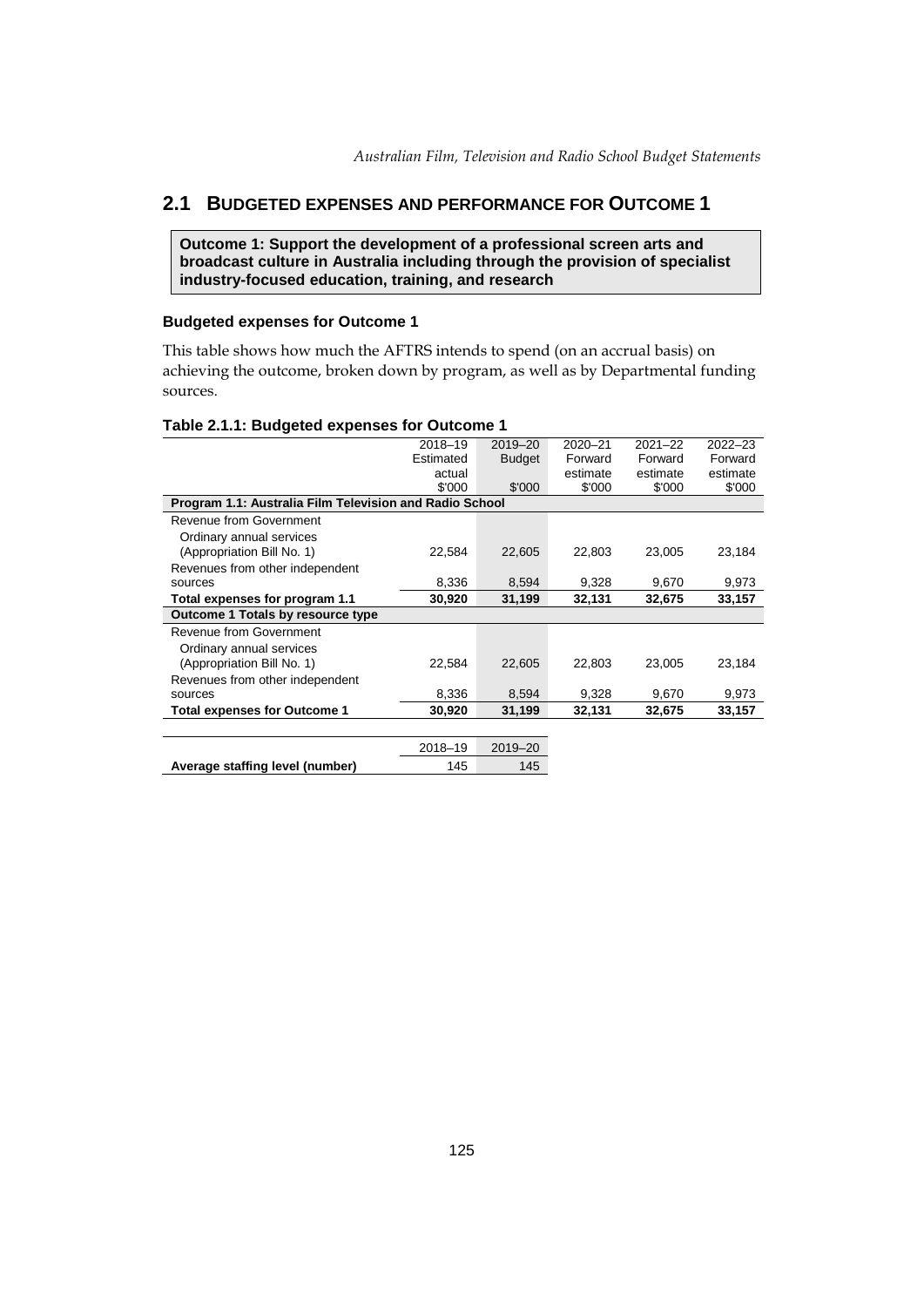#### **Table 2.1.2: Performance criteria for Outcome 1**

Table 2.1.2 below details the performance criteria for each program associated with Outcome 1. It also summarises how each program is delivered and where 2019–20 Budget measures have created new programs or materially changed existing programs.

#### **Outcome 1 — Support the development of a professional screen arts and broadcast culture in Australia including through the provision of specialist industry-focused education, training, and research**

**Program 1.1 —** Delivery of specialist education to meet the diverse creative needs of students and the skill requirements of industry by means of award courses, activities and events and through its Open Program

#### **Purpose**

AFTRS' purpose is to find and empower Australian talent to shape and share their stories with the world by delivering future-focused, industry-relevant education, research and training.

#### **Delivery**

Program 1.1 is delivered through higher education award courses, industry skills courses and workshops, outreach and schools programs, corporate courses, and research activities and publications. Target groups comprise potential and current film, television and radio students, members of the screen and broadcast industry, cultural and industry partners, and Indigenous Australians.

| <b>Performance information</b> |  |
|--------------------------------|--|
|--------------------------------|--|

| Year    | Performance criteria                                                                                                                                                                               | <b>Targets</b>                                                                                                                                                                               |
|---------|----------------------------------------------------------------------------------------------------------------------------------------------------------------------------------------------------|----------------------------------------------------------------------------------------------------------------------------------------------------------------------------------------------|
| 2018-19 | Outreach: Build awareness and<br>appreciation of Australian screen and<br>broadcast culture and empower all<br>Australians to tell their stories, wherever<br>they come from and whoever they are. | <b>Expected to meet criterion</b><br>3,000 participants in AFTRS training.<br>50,000 views of AFTRS content and<br>events.<br>10 partnerships a year to deliver training<br>nationally.      |
|         | Talent Development: Educate and train<br>new talent to ensure innovative, relevant<br>Australian content creators are<br>supported on their journey into the<br>screen and broadcast industry.     | <b>Expected to meet criterion</b><br>425 award course applications received.<br>300 new and ongoing Award Course<br>student enrolments.<br>80% eligible completions.                         |
|         | Industry Training: Ensure current<br>Australian screen and broadcast<br>practitioners have the highest levels of<br>skills required to compete in the<br>international marketplace.                | <b>Expected to meet criterion</b><br>200 industry practitioners trained.<br>Triennial consultation on national skills<br>requirements of industry.<br>2 industry research projects per year. |
| 2019-20 | Outreach: Build awareness and<br>appreciation of Australian screen and<br>broadcast culture and empower all<br>Australians to tell their stories, wherever<br>they come from and whoever they are. | 3,000 participants in AFTRS training.<br>50,000 views of AFTRS content and<br>events.<br>10 partnerships a year to deliver training<br>nationally.                                           |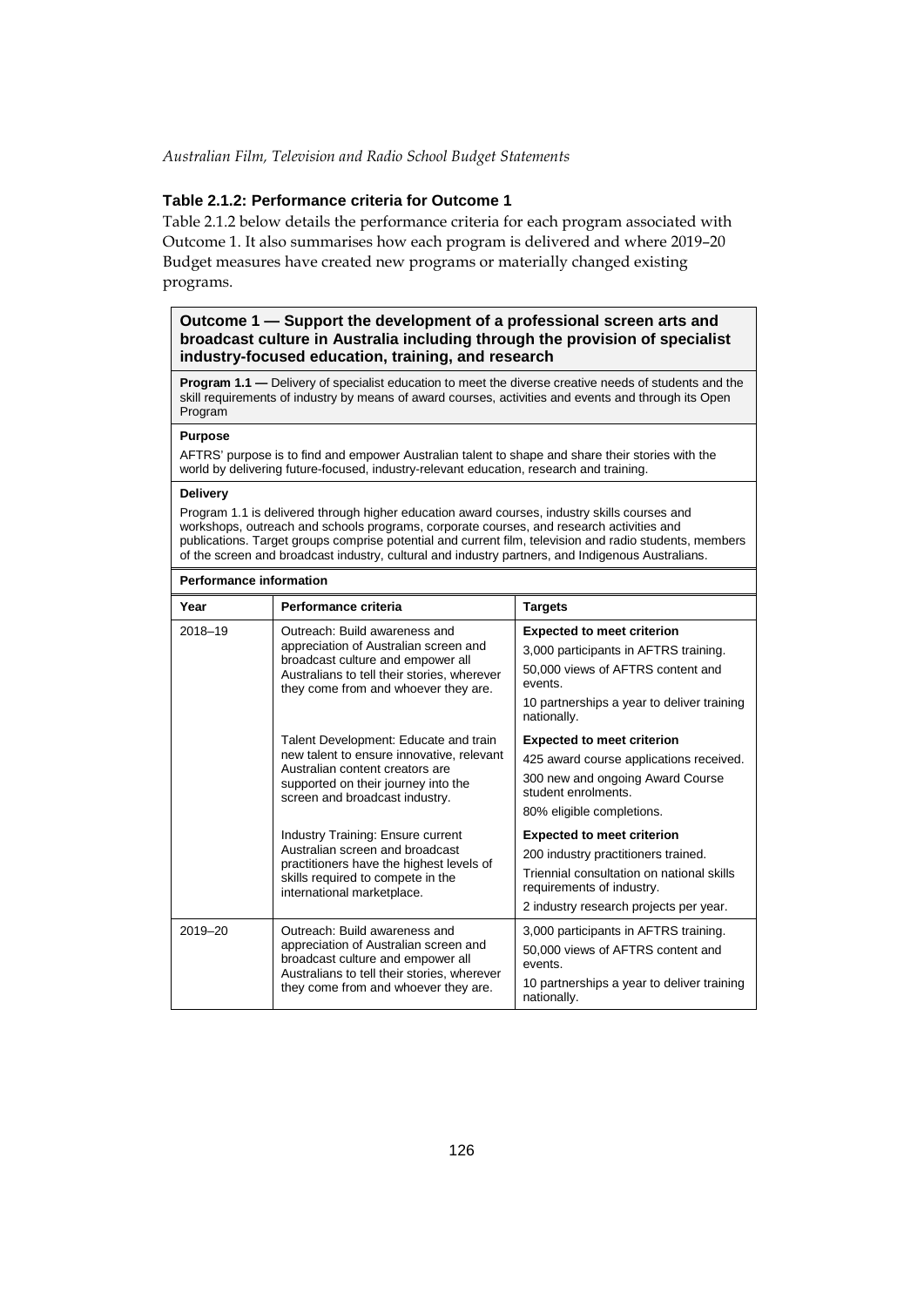| Australian Film, Television and Radio School Budget Statements |  |  |  |  |  |
|----------------------------------------------------------------|--|--|--|--|--|
|----------------------------------------------------------------|--|--|--|--|--|

| <b>Performance information</b> |                                                                                                                                                                                                |                                                                                                                                                 |  |  |  |  |
|--------------------------------|------------------------------------------------------------------------------------------------------------------------------------------------------------------------------------------------|-------------------------------------------------------------------------------------------------------------------------------------------------|--|--|--|--|
| Year<br>Performance criteria   |                                                                                                                                                                                                | <b>Targets</b>                                                                                                                                  |  |  |  |  |
| 2019-20<br>continued           | Talent Development: Educate and train<br>new talent to ensure innovative, relevant<br>Australian content creators are<br>supported on their journey into the<br>screen and broadcast industry. | 425 award course applications received.<br>300 new and ongoing Award Course<br>student enrolments.<br>80% eligible completions.                 |  |  |  |  |
|                                | Industry Training: Ensure current<br>Australian screen and broadcast<br>practitioners have the highest levels of<br>skills required to compete in the<br>international marketplace.            | 200 industry practitioners.<br>Triennial consultation on national skills<br>requirements of industry.<br>2 industry research projects per year. |  |  |  |  |
| 2020-21 and<br>beyond          | As per 2019–20                                                                                                                                                                                 | As per 2019–20                                                                                                                                  |  |  |  |  |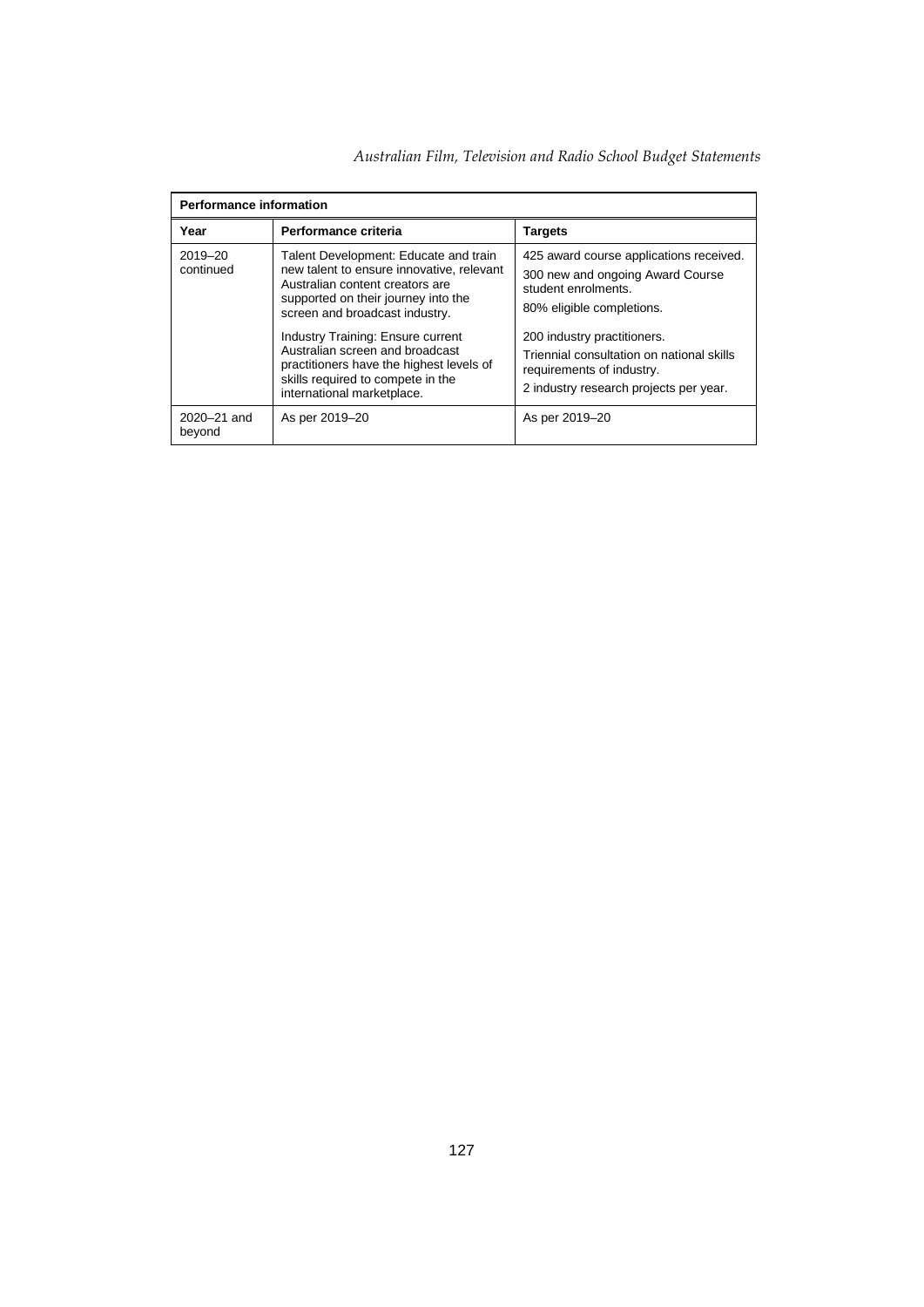# <span id="page-15-0"></span>**SECTION 3: BUDGETED FINANCIAL STATEMENTS**

Section 3 presents budgeted financial statements which provide a comprehensive snapshot of entity finances for the 2019–20 budget year, including the impact of budget measures and resourcing on financial statements.

### <span id="page-15-1"></span>**3.1 BUDGETED FINANCIAL STATEMENTS**

#### **3.1.1 Explanatory notes and analysis of budgeted financial statements**

#### **Comprehensive income statement**

Own-source revenue is expected to increase by 3.1 percent in 2019–20. Award Course fee income of \$5.9 million is an increase of 8.6 percent from the 2018–19 forecast, and is expected to continue to increase across the forward estimates period. Income from the Open Program is budgeted to be \$2.3 million for 2019–20 (\$2.1 million for 2018–19) and is then expected to increase by 10 percent each year throughout the forward estimates period.

Employee costs are expected to rise by 3.1 percent to \$16.7 million in 2019–20 and then by an average of 2 percent annually by 2022–23. Average staffing level is planned to remain at 145. Overall, total expenses for 2019–20 (\$31.2 million) is an increase of 0.9 percent from 2018–19. AFTRS continues to maintain a break-even target.

#### **Departmental balance sheet**

The budgeted balance sheet is based on the latest June 2019 forecast with due consideration to flow-ons from the capital expenditure budget, income statements and cash inflows and outflows.

Net equity is forecast to be \$11.1 million at 30 June 2020 and remain stable across the forward estimates period.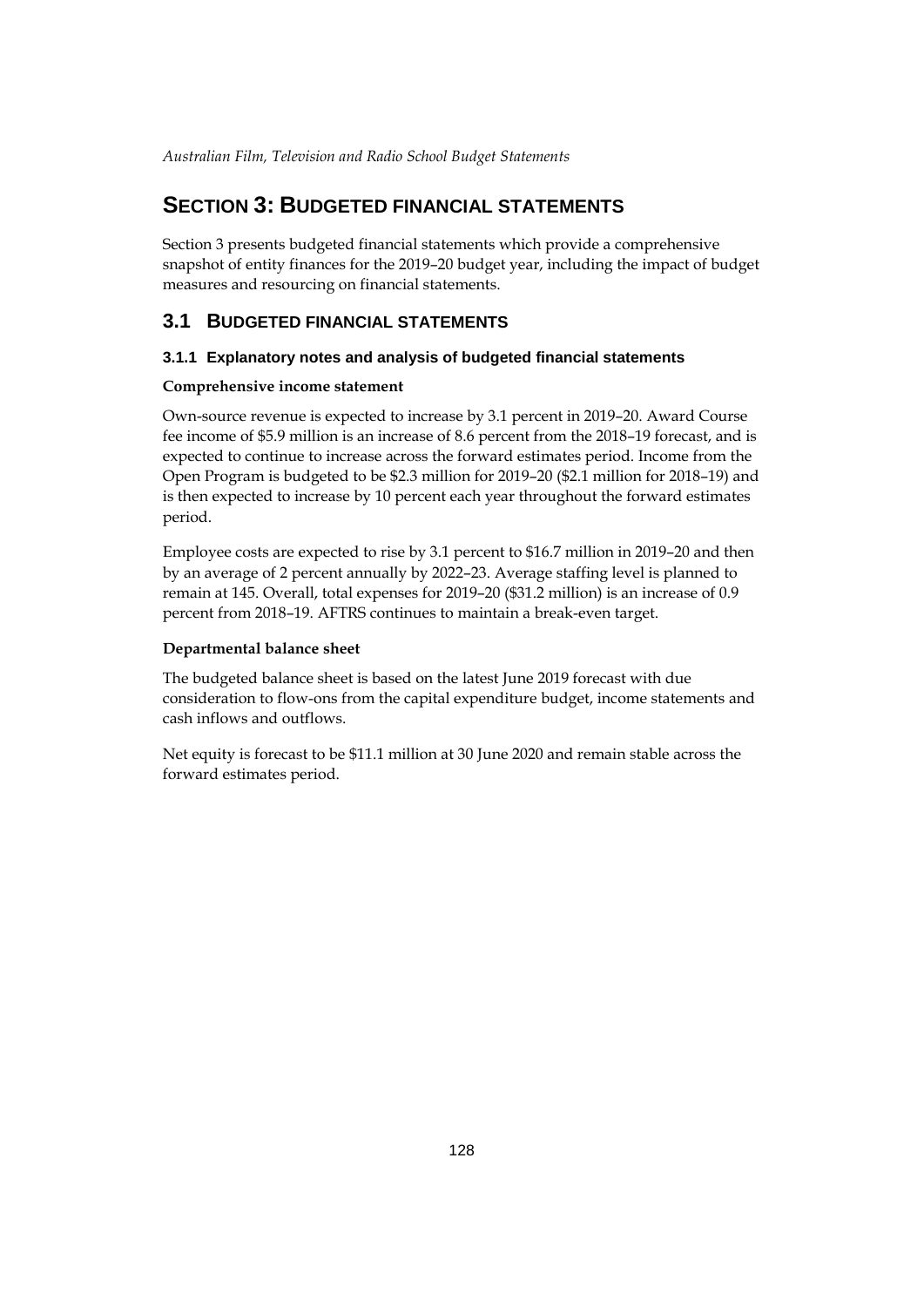# <span id="page-16-0"></span>**3.2 BUDGETED FINANCIAL STATEMENTS TABLES**

#### **Table 3.1: Comprehensive income statement (showing net cost of services) for the period ended 30 June**

|                                                                       | 2018-19   | $2019 - 20$   | $2020 - 21$ | $2021 - 22$ | $2022 - 23$ |
|-----------------------------------------------------------------------|-----------|---------------|-------------|-------------|-------------|
|                                                                       | Estimated | <b>Budget</b> | Forward     | Forward     | Forward     |
|                                                                       | actual    |               | estimate    | estimate    | estimate    |
|                                                                       | \$'000    | \$'000        | \$'000      | \$'000      | \$'000      |
| <b>EXPENSES</b>                                                       |           |               |             |             |             |
| Employee benefits                                                     | 16,146    | 16,651        | 17,150      | 17,493      | 17,666      |
| <b>Suppliers</b>                                                      | 12,870    | 12,613        | 12,992      | 13,189      | 13,474      |
| Depreciation and amortisation                                         | 1,904     | 1,935         | 1,989       | 1,993       | 2,017       |
| <b>Total expenses</b>                                                 | 30,920    | 31,199        | 32,131      | 32,675      | 33,157      |
| LESS:                                                                 |           |               |             |             |             |
| <b>OWN-SOURCE INCOME</b>                                              |           |               |             |             |             |
| Own-source revenue                                                    |           |               |             |             |             |
| Sale of goods and rendering of services                               | 7,934     | 8,206         | 8,940       | 9,282       | 9,585       |
| Interest                                                              | 388       | 388           | 388         | 388         | 388         |
| Other                                                                 | 14        |               |             |             |             |
| Total own-source revenue                                              | 8,336     | 8,594         | 9,328       | 9,670       | 9,973       |
| Total own-source income                                               | 8,336     | 8,594         | 9,328       | 9,670       | 9.973       |
| Net (cost of)/contribution by                                         |           |               |             |             |             |
| services                                                              | (22,584)  | (22,605)      | (22,803)    | (23,005)    | (23,184)    |
| Revenue from Government                                               | 22,584    | 22,605        | 22,803      | 23,005      | 23,184      |
| Surplus/(deficit) attributable to the<br><b>Australian Government</b> |           |               |             |             |             |
| Total comprehensive income/(loss)                                     | ۰         |               |             |             |             |
| Total comprehensive income/(loss)                                     |           |               |             |             |             |
| attributable to the Australian                                        |           |               |             |             |             |
| Government                                                            |           |               |             |             |             |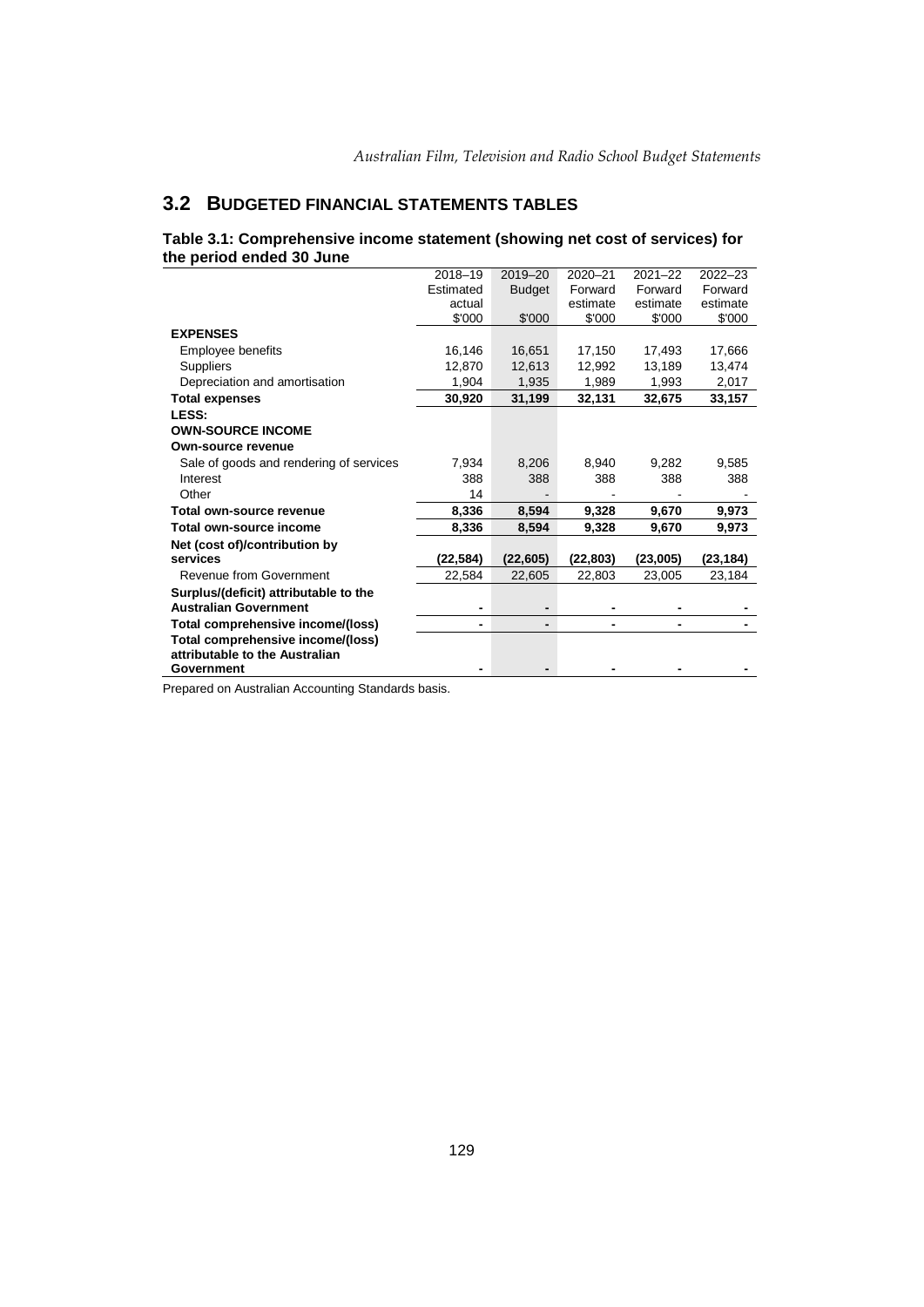|                                        | 2018-19   | 2019-20       | 2020-21  | $2021 - 22$ | $2022 - 23$ |
|----------------------------------------|-----------|---------------|----------|-------------|-------------|
|                                        | Estimated | <b>Budget</b> | Forward  | Forward     | Forward     |
|                                        | actual    |               | estimate | estimate    | estimate    |
|                                        | \$'000    | \$'000        | \$'000   | \$'000      | \$'000      |
| <b>ASSETS</b>                          |           |               |          |             |             |
| <b>Financial assets</b>                |           |               |          |             |             |
| Cash and cash equivalents              | 5,776     | 5,622         | 5,662    | 5,850       | 6,147       |
| Trade and other receivables            | 2,847     | 2,968         | 3,221    | 3,339       | 3,444       |
| <b>Total financial assets</b>          | 8,623     | 8,590         | 8,883    | 9,189       | 9,591       |
| <b>Non-financial assets</b>            |           |               |          |             |             |
| Property, plant and equipment          | 7,053     | 6,965         | 6,817    | 6,623       | 6,401       |
| Intangibles                            | 1,517     | 1,450         | 1,429    | 1,300       | 1,175       |
| Other non-financial assets             | 521       | 521           | 521      | 521         | 521         |
| <b>Total non-financial assets</b>      | 9,091     | 8,936         | 8,767    | 8,444       | 8,097       |
| <b>Total assets</b>                    | 17,714    | 17,526        | 17,650   | 17,633      | 17,688      |
| <b>LIABILITIES</b>                     |           |               |          |             |             |
| <b>Payables</b>                        |           |               |          |             |             |
| <b>Suppliers</b>                       | 990       | 972           | 1,001    | 1,013       | 1,040       |
| Other payables                         | 3,637     | 3,585         | 3,678    | 3,622       | 3,630       |
| <b>Total payables</b>                  | 4,627     | 4,557         | 4,679    | 4,635       | 4,670       |
| <b>Provisions</b>                      |           |               |          |             |             |
| Employee provisions                    | 1,965     | 1,847         | 1,849    | 1,876       | 1,896       |
| <b>Total provisions</b>                | 1,965     | 1,847         | 1,849    | 1,876       | 1,896       |
| <b>Total liabilities</b>               | 6,592     | 6,404         | 6,528    | 6,511       | 6,566       |
| <b>Net assets</b>                      | 11,122    | 11,122        | 11,122   | 11,122      | 11,122      |
| <b>EQUITY</b>                          |           |               |          |             |             |
| <b>Parent entity interest</b>          |           |               |          |             |             |
| Reserves                               | 175       | 175           | 175      | 175         | 175         |
| Retained surplus (accumulated deficit) | 10,947    | 10,947        | 10,947   | 10,947      | 10,947      |
| <b>Total parent entity interest</b>    | 11,122    | 11,122        | 11,122   | 11,122      | 11,122      |
| <b>Total equity</b>                    | 11,122    | 11,122        | 11,122   | 11,122      | 11,122      |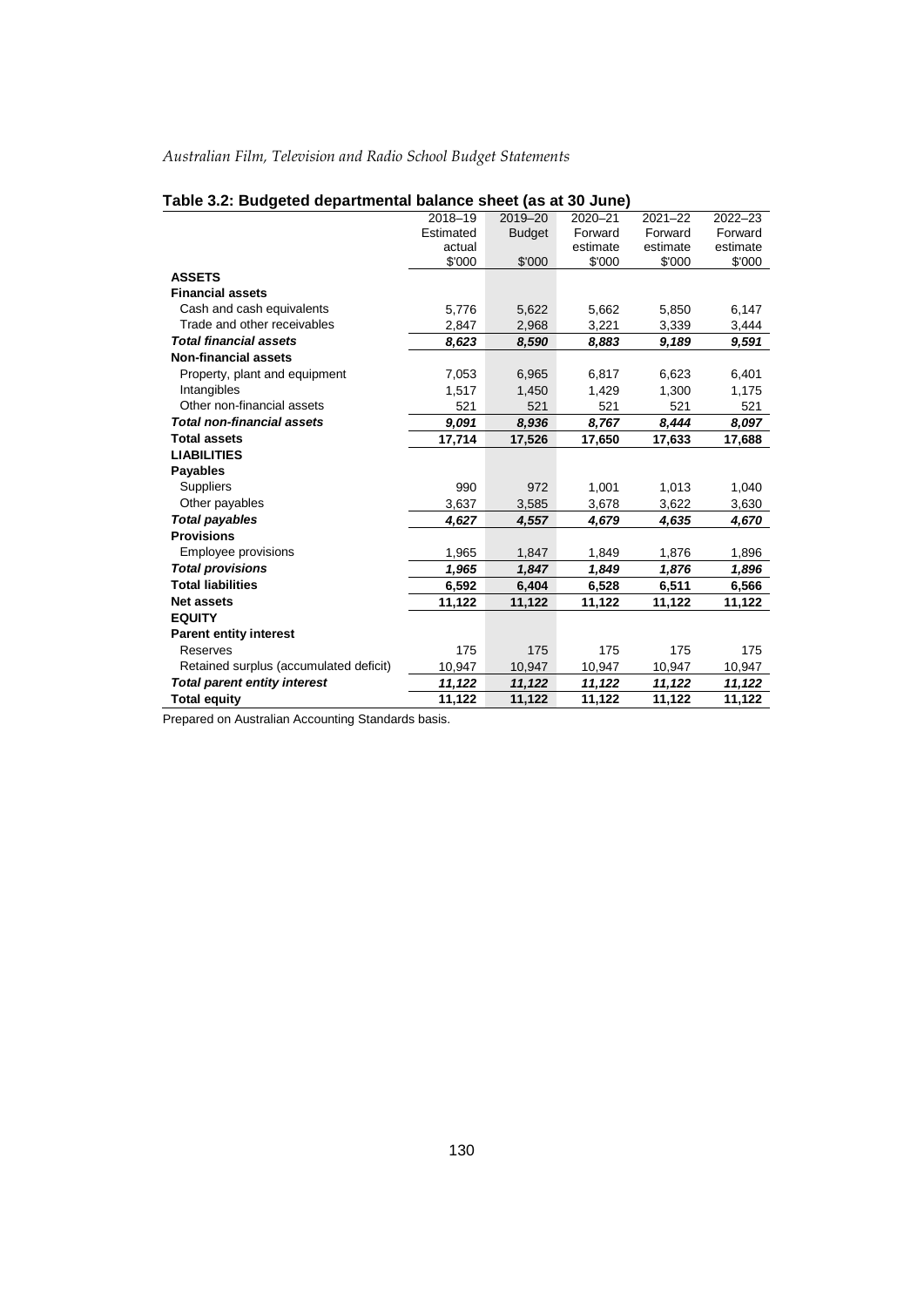| --                                             |          |             |        |
|------------------------------------------------|----------|-------------|--------|
|                                                | Retained | Asset       | Total  |
|                                                | earnings | revaluation | equity |
|                                                |          | reserve     |        |
|                                                | \$'000   | \$'000      | \$'000 |
| Opening balance as at 1 July 2019              |          |             |        |
| Balance carried forward from previous period   | 10,947   | 175         | 11,122 |
| Adjusted opening balance                       | 10,947   | 175         | 11,122 |
| Estimated closing balance as at 30 June 2020   | 10,947   | 175         | 11,122 |
| Closing balance attributable to the Australian |          |             |        |
| <b>Government</b>                              | 10.947   | 175         | 11,122 |
|                                                |          |             |        |

#### **Table 3.3: Departmental statement of changes in equity — summary of movement (Budget year 2019–20)**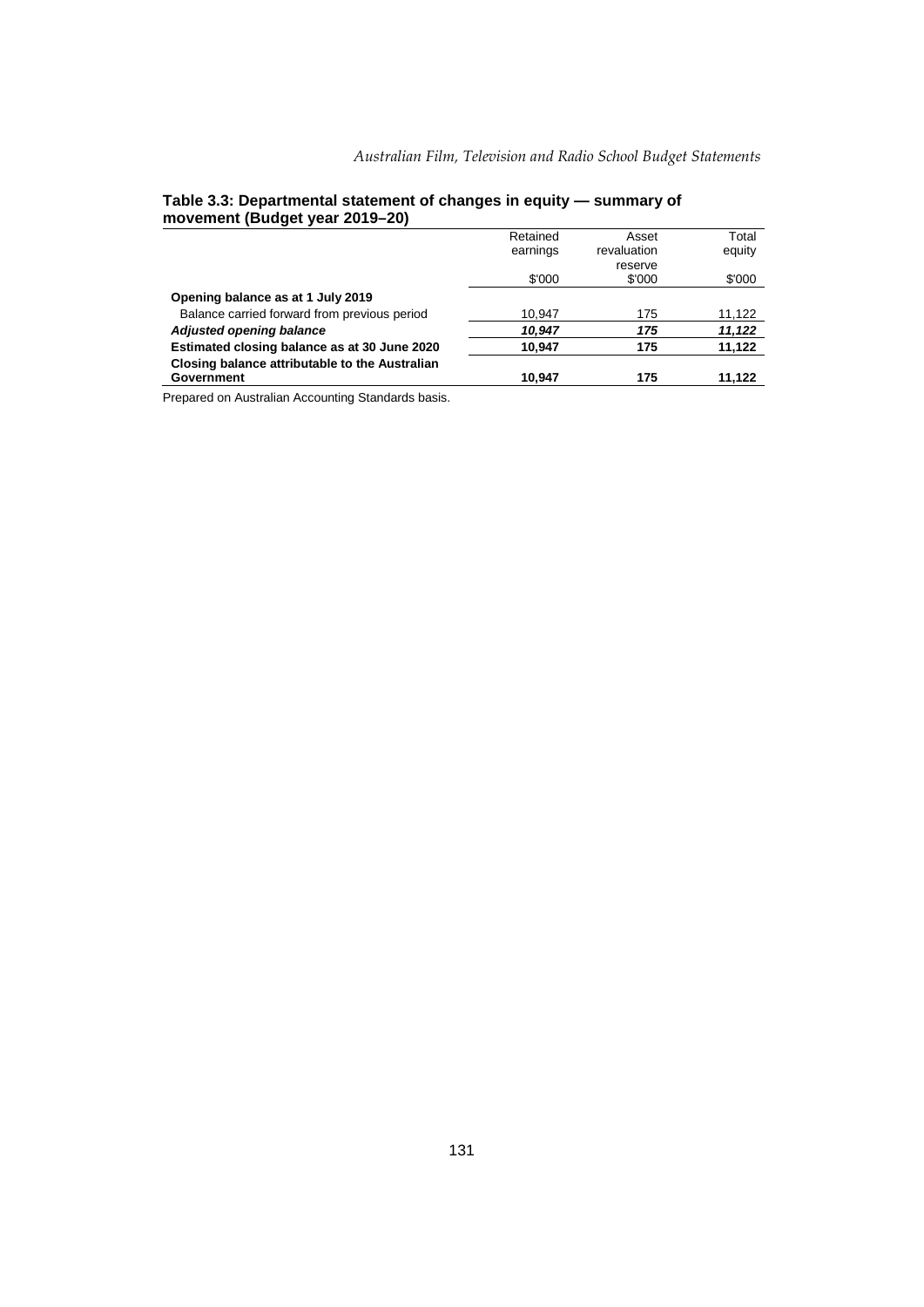|                                        | 2018-19   | $2019 - 20$   | $2020 - 21$ | $2021 - 22$ | $2022 - 23$ |
|----------------------------------------|-----------|---------------|-------------|-------------|-------------|
|                                        | Estimated | <b>Budget</b> | Forward     | Forward     | Forward     |
|                                        | actual    |               | estimate    | estimate    | estimate    |
|                                        | \$'000    | \$'000        | \$'000      | \$'000      | \$'000      |
| <b>OPERATING ACTIVITIES</b>            |           |               |             |             |             |
| <b>Cash received</b>                   |           |               |             |             |             |
| Appropriations                         | 22,584    | 22,605        | 22,803      | 23,005      | 23,184      |
| Sale of goods and rendering of         |           |               |             |             |             |
| services                               | 7,627     | 8,327         | 9,193       | 9,400       | 9,690       |
| Interest                               | 388       | 388           | 388         | 388         | 388         |
| Net GST received                       | 1,200     | 1,200         | 1,200       | 1,200       | 1,200       |
| <b>Total cash received</b>             | 31,799    | 32,520        | 33,584      | 33,993      | 34,462      |
| Cash used                              |           |               |             |             |             |
| Employees                              | 16,811    | 16,769        | 17,148      | 17,466      | 17,646      |
| Suppliers                              | 13,919    | 14,125        | 14,576      | 14,669      | 14,849      |
| Total cash used                        | 30,730    | 30,894        | 31,724      | 32,135      | 32,495      |
| Net cash from/(used by) operating      |           |               |             |             |             |
| activities                             | 1,069     | 1,626         | 1,860       | 1,858       | 1,967       |
| <b>INVESTING ACTIVITIES</b>            |           |               |             |             |             |
| Cash received                          |           |               |             |             |             |
| Proceeds from sales of property, plant |           |               |             |             |             |
| and equipment                          | 14        |               |             |             |             |
| <b>Total received used</b>             | 14        |               |             |             |             |
| Cash used                              |           |               |             |             |             |
| Purchase of property, plant and        |           |               |             |             |             |
| equipment and intangibles              | 1,742     | 1,780         | 1,820       | 1,670       | 1,670       |
| Total cash used                        | 1,742     | 1,780         | 1,820       | 1,670       | 1,670       |
| Net cash from/(used by) investing      |           |               |             |             |             |
| activities                             | (1,728)   | (1,780)       | (1,820)     | (1,670)     | (1,670)     |
| Net increase/(decrease) in cash held   | (659)     | (154)         | 40          | 188         | 297         |
| Cash and cash equivalents at the       |           |               |             |             |             |
| beginning of the reporting period      | 6,435     | 5,776         | 5,622       | 5,662       | 5,850       |
| Cash and cash equivalents at the       |           |               |             |             |             |
| end of the reporting period            | 5,776     | 5,622         | 5,662       | 5,850       | 6,147       |

#### **Table 3.4: Budgeted departmental statement of cash flows (for the period ended 30 June)**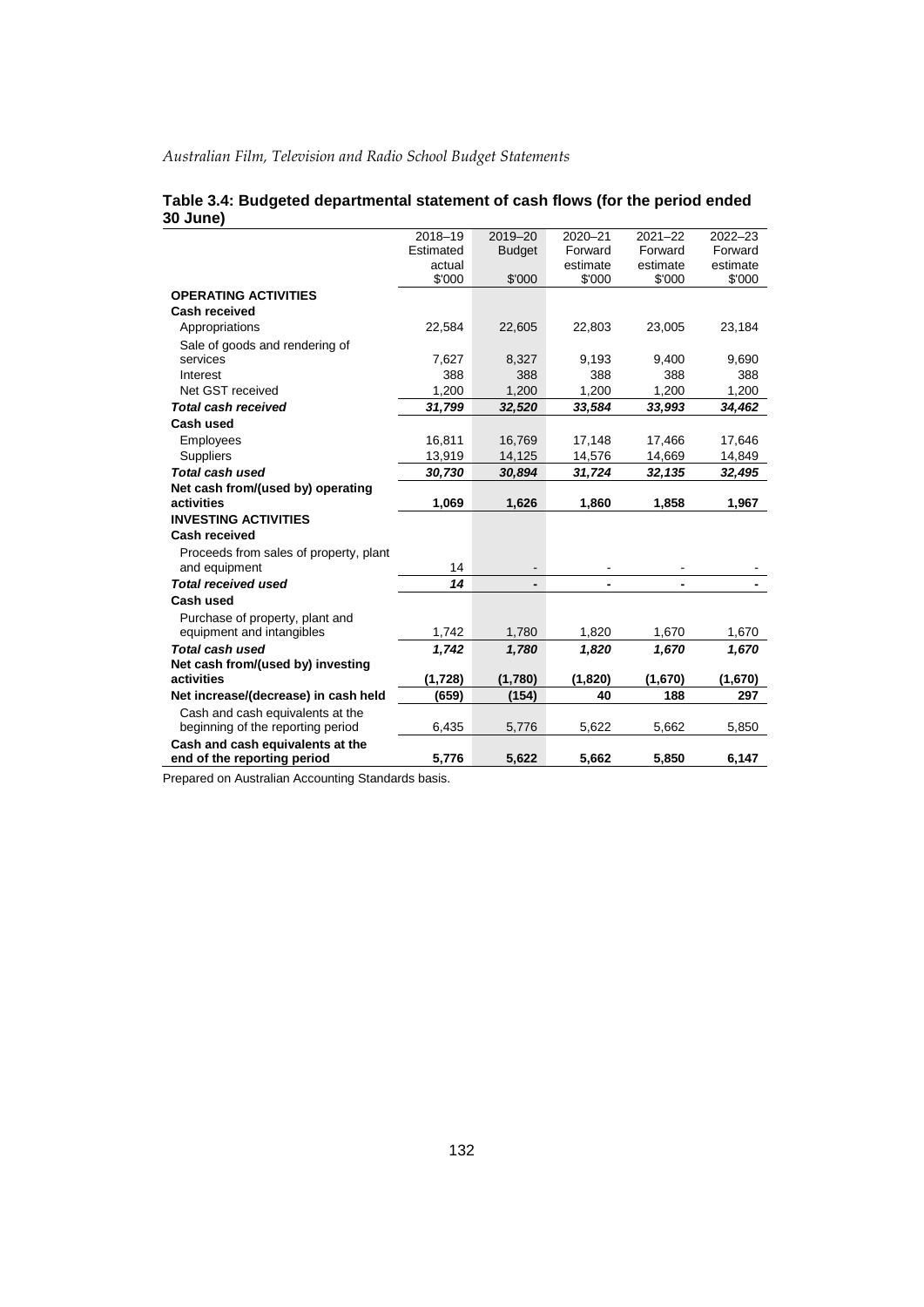|  |  |  | Australian Film, Television and Radio School Budget Statements |
|--|--|--|----------------------------------------------------------------|
|  |  |  |                                                                |

|                                     | 2018-19   | 2019-20       | 2020-21  | $2021 - 22$ | $2022 - 23$ |
|-------------------------------------|-----------|---------------|----------|-------------|-------------|
|                                     | Estimated | <b>Budget</b> | Forward  | Forward     | Forward     |
|                                     | actual    |               | estimate | estimate    | estimate    |
|                                     | \$'000    | \$'000        | \$'000   | \$'000      | \$'000      |
| <b>PURCHASE OF NON-FINANCIAL</b>    |           |               |          |             |             |
| <b>ASSETS</b>                       |           |               |          |             |             |
| Funded internally from departmental |           |               |          |             |             |
| resources <sup>(a)</sup>            | 1.742     | 1.780         | 1.820    | 1.670       | 1,670       |
| <b>TOTAL</b>                        | 1,742     | 1.780         | 1.820    | 1,670       | 1,670       |
| <b>RECONCILIATION OF CASH USED</b>  |           |               |          |             |             |
| TO ACQUIRE ASSETS TO ASSET          |           |               |          |             |             |
| <b>MOVEMENT TABLE</b>               |           |               |          |             |             |
| Total purchases                     | 1.742     | 1.780         | 1.820    | 1.670       | 1,670       |
| Total cash used to acquire assets   | 1.742     | 1.780         | 1.820    | 1.670       | 1.670       |

# **Table 3.5: Departmental capital budget statement (for the period ended 30 June)**

(a) Funded from annual appropriations and may include donations and contributions, gifts, internally

developed assets, and proceeds from the sale of assets. Prepared on Australian Accounting Standards basis.